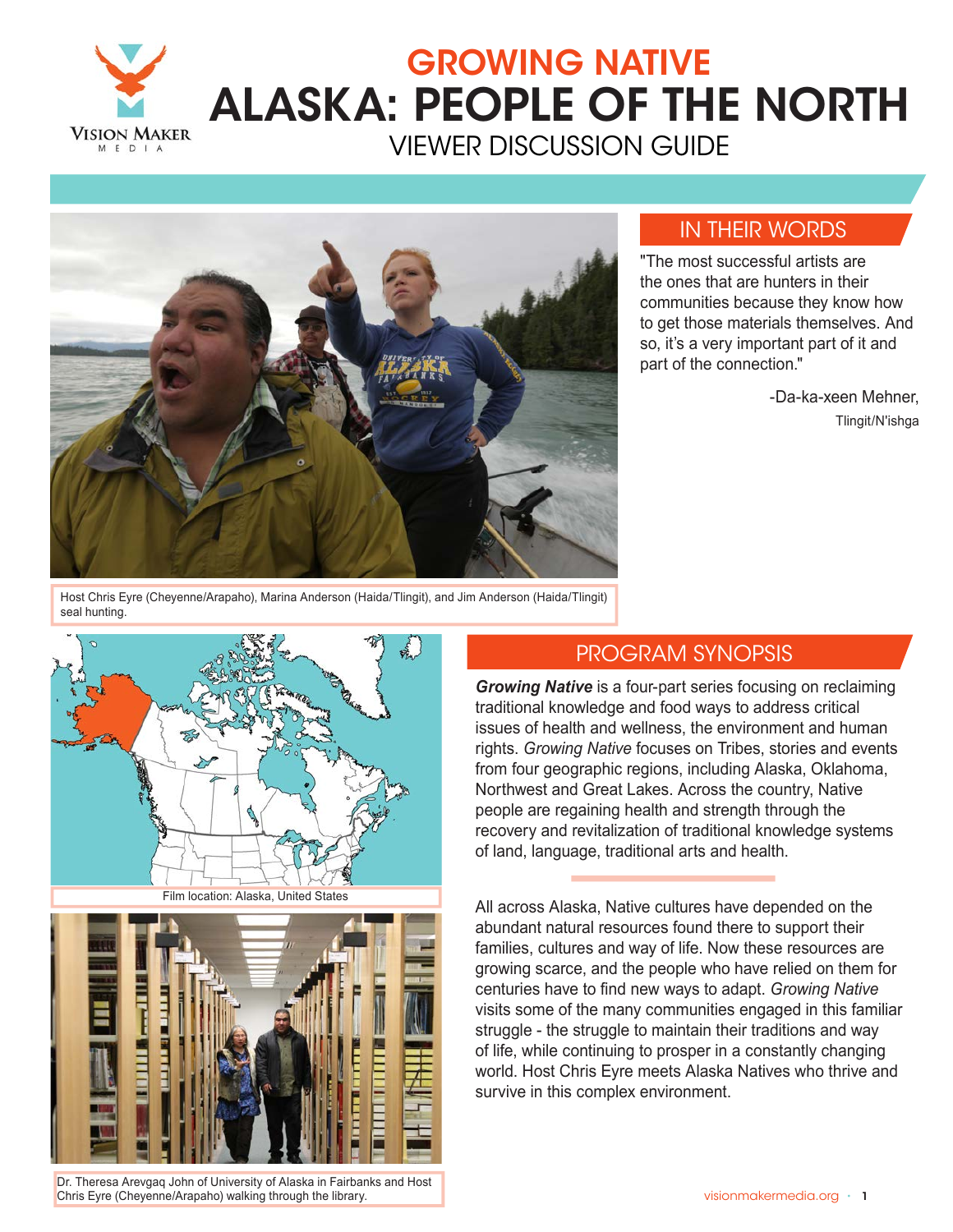

#### PRODUCER STATEMENT

As executive director for Vision Maker Media, I have the honor of visiting with many Tribal Nations across the country. I get to see first-hand the amazing work reservation-based organizations are doing to promote their traditions to younger generations.

At the same time, I see my relatives struggle. Many Native people have high rates of poverty, obesity, diabetes, drug and alcohol abuse and suicide. I watch young people struggle with identity they see very few brown faces in the media—and even fewer that are Native American. I see the frustration of people who live in a food desert.

The U.S. Department of Agriculture defines food deserts as parts of the country vapid of fresh fruit, vegetables



Shirley Sneve, Executive Director of Vision Maker Media.

and other healthful whole foods, usually found in impoverished areas. This is largely due to a lack of grocery stores, farmers' markets and healthy food providers on or near the reservations.

We created Growing Native to reclaim our narrative sovereignty and showcase the stories of powerful Tribal leaders who are on the forefront of returning to their traditional healthy diets and activities. Visit people who harvest wild rice, camas and herd bison. Learn how language revitalization is strengthening Tribal ties to their place on the planet. See how arts and culture play a role in the Tribal economy, as well as cultural preservation. And learn how to make a few healthy ancient indigenous dishes.

Our goal is to increase awareness of each region's ecosystem, encourage stewardship of the land and reclaim the traditions that supported ancient indigenous cultures for hundreds of years. We believe these messages will resonate with all inhabitants of these places — regardless of race or ethnicity.



L to R: David Riffey, Marsh Chamberlain, Marshall Andersen, Blue Tarpalechee (Muskogee/Creek), Host Chris Eyre (Cheyenne/ Arapaho) and Kavelina Torres (Yup'ik/Inupiaq/ Athabascan).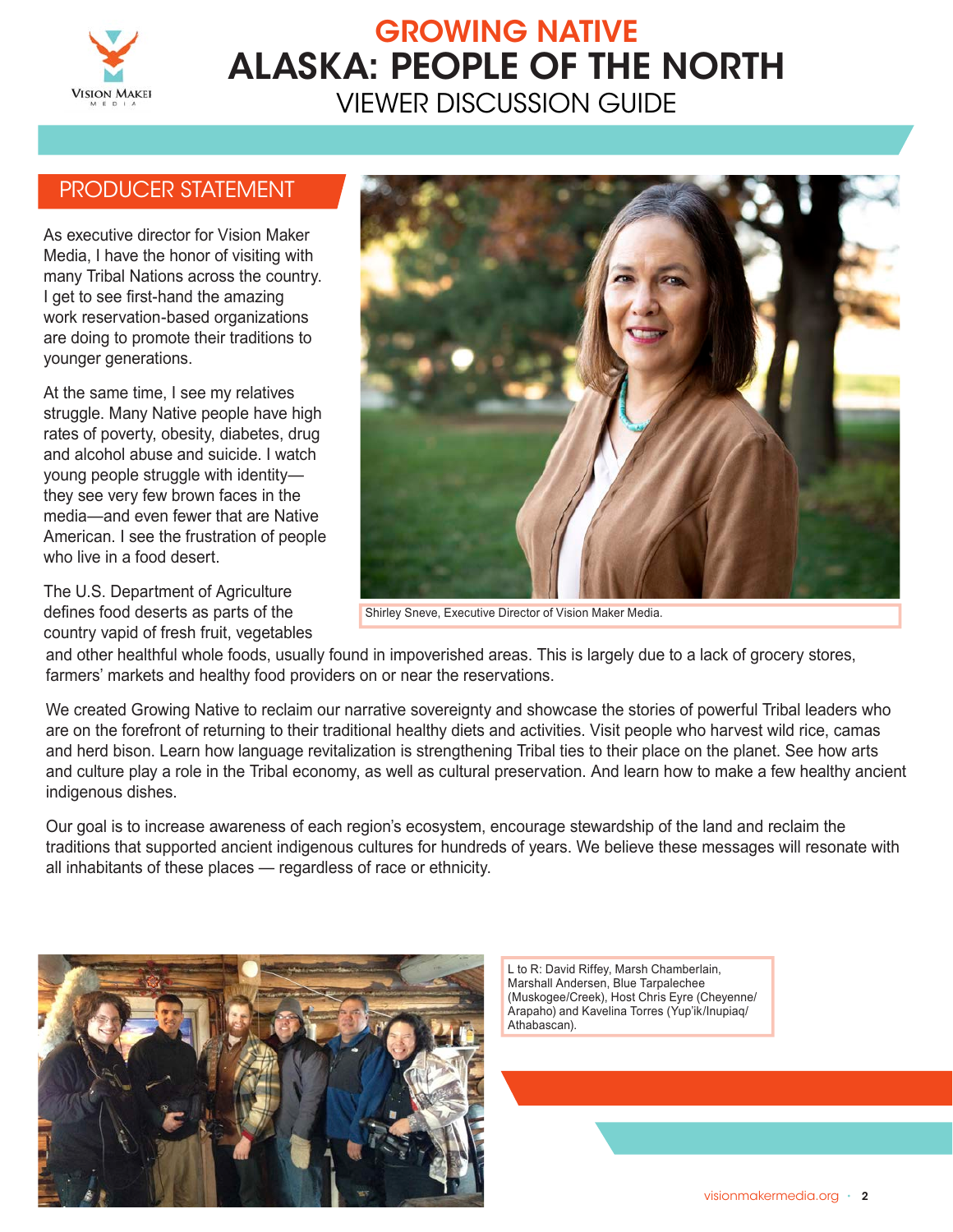

### BY THE NUMBERS

**1.** The name Alaska is derived from the Aleut word "Aleyska," meaning "great land."

2. Alaska is the largest state in the United States, but it has only 730,000 residents.

**3.** Alaska has 235 Native Villages with 11 distinct cultural groups that speak 20 different languages.

4. The Alaska Native Tribal Health Consortium is the largest Tribal health organization in the United States. In 1998, the organization took over from the Indian Health Services to provide care for the Alaska Native people.

5. When the Russians first entered Alaska in 1740, there were approximately 100,000 Natives including Inuit, Athabascan, Yupik, Unangan, and Tlingit.

6. On March 30, 1867, U.S. Secretary of State William Seward met with a Baron Edouard de Stoeckl of Russia and signed the Treaty of Cession that ceded Alaska to the United States for \$7.2 million dollars.

7. Under the U.S. Code of Indian Offenses created by the Office of Indian Affairs in 1884, officials were allowed to ban Native ceremonies and religious practices. This coupled with pressure from missionaries caused a tremendous loss of both languages and cultural practices in Alaska Native villages.

**8.** The right to practice traditional customs was restored by the American Indian Religious Freedom Act which passed in 1978.



Sandy Tahbone (Inupiak) and Marjorie Tahbone (Inupiak) at one a favorite Native gathering spots.



Jim Anderson (Haida/Tlingit), Marina Anderson (Haida/Tlingit) and Host Chris Eyre (Cheyenne/ Arapaho) with film crew.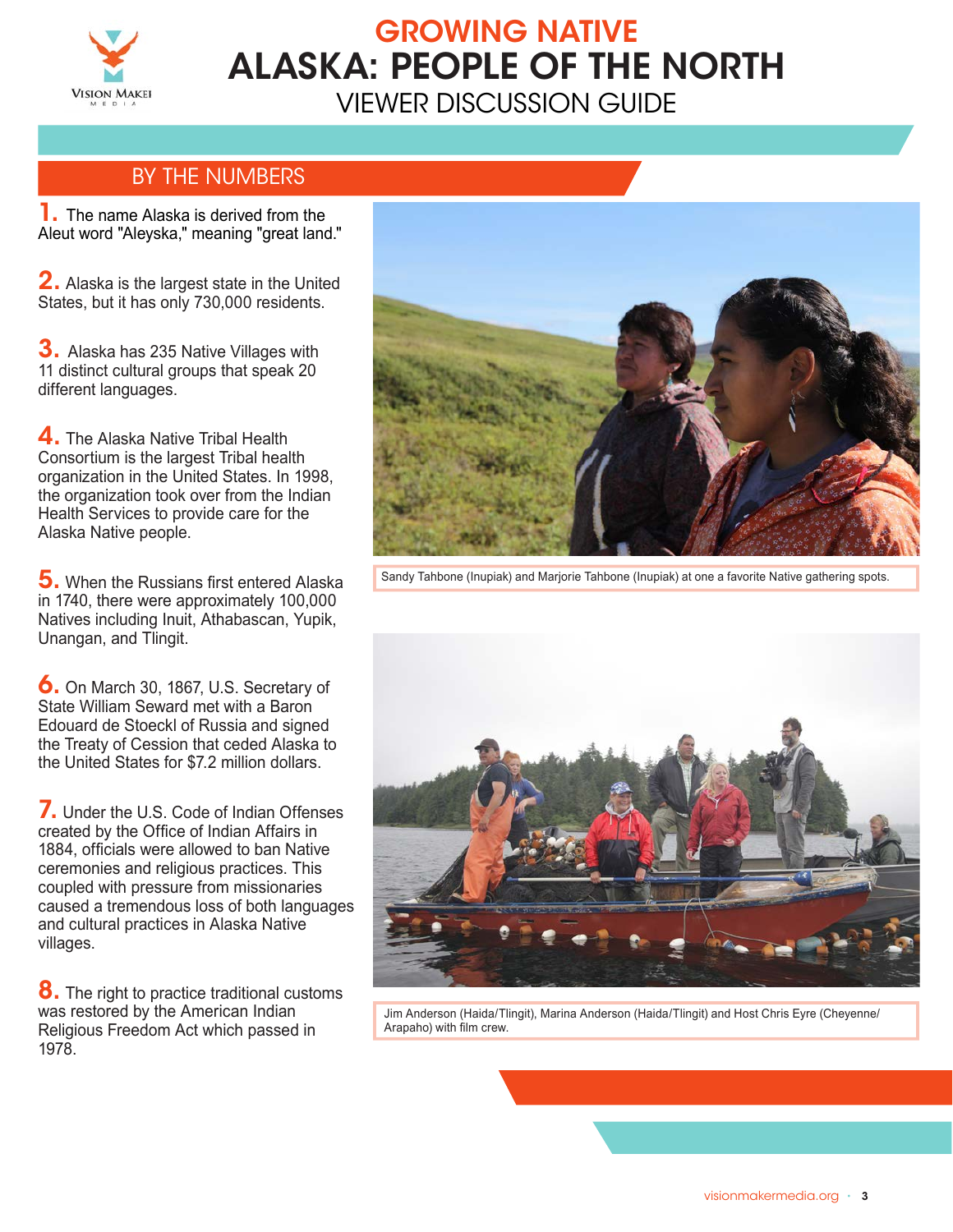

### EXPLORING THE FACTS

1. In 1971 Native students at the University of Fairbanks, Alaska started an annual Native festival as a way to bring their traditional village cultures on to the campus. The event continues to grow and thrive today through student efforts. What are some of the benefits students might gain both individually and as members of diverse cultures by bringing everybody together in this way?

2. Marina Anderson (Tlingit/Haida) was told she did not look "native enough" to be featured in a magazine article on Tlingit culture. Explore and discuss your own thoughts and beliefs about cultural identity and what is required to "belong." Is it the percentage of Native blood, physical appearance, or participation in traditional practices?

3. Over-fishing has caused severe shortages of an important staple food, not just for Alaska Natives but around the world. Explore the ways that humans must balance their own needs with the health of the natural world. What other factors are posing a threat to the health of our natural food sources?

4. Marina's family is fond of the saying "when the tide is out, the table is set." What does this statement mean to you? Examine and discuss how this statement relates to the land on which you live.

5. For some people "subsistence living" suggests an impoverished way of life, scraping together what is needed in order to survive. Revisit several of the scenes in the film and describe and define the way many Native Alaskans view the term "subsistence living." How is it different?

6. Da-ka-xeen Mehner says "The most successful artists are the ones that are hunters in their communities because they know how to get those materials themselves." Explore the ways that art is often a natural expression of where you live and the culture that surrounds you.



Host Chris Eyre (Cheyenne/Arapaho) with Marjorie Tahbone (Inupiak) outside her family's home.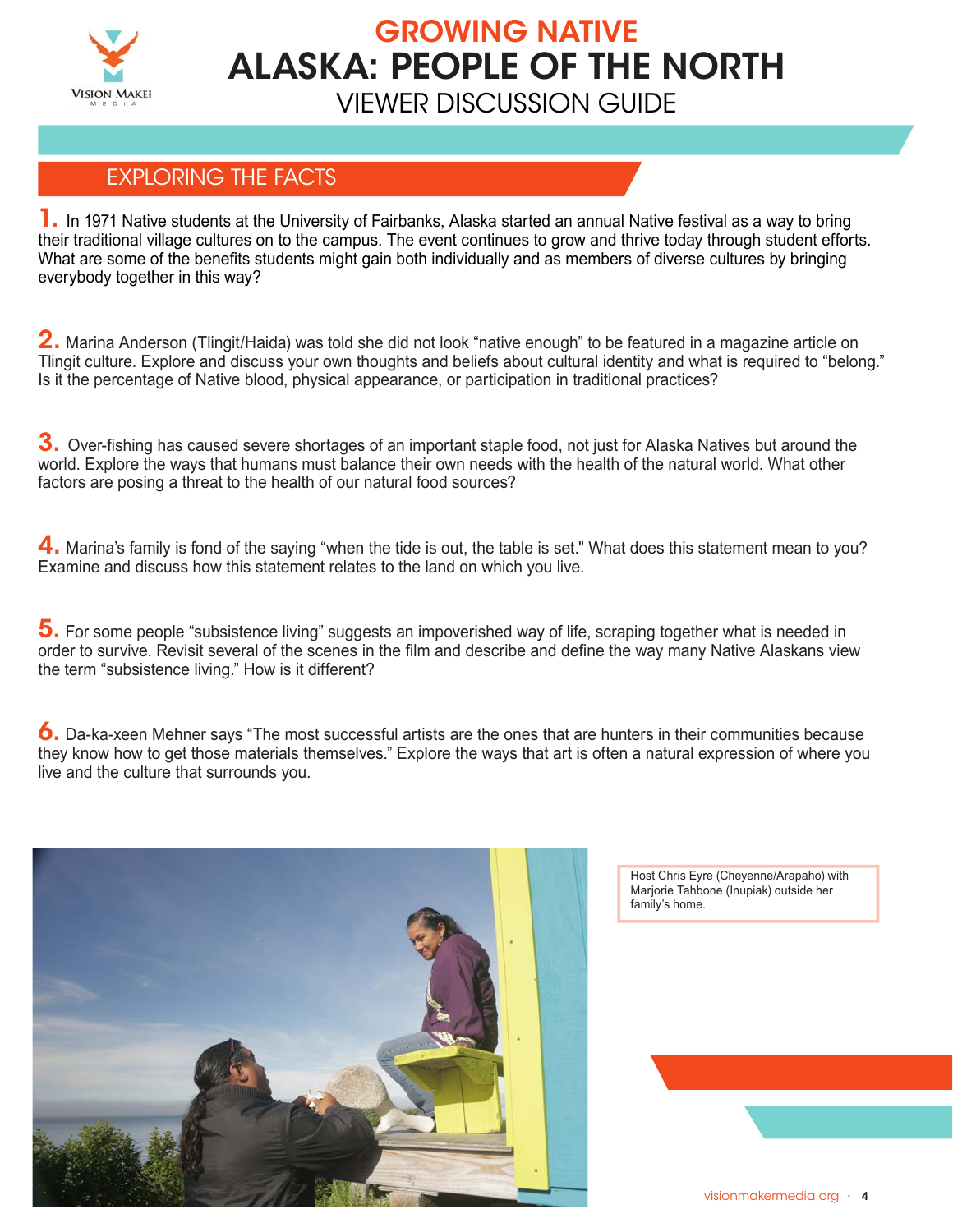

### IDEAS FOR ACTION

**1.** Totem poles have long been a part of Alaska Native and other northwest Coastal tribes. Research the history and symbolism of the totem pole and how it relates to Alaska Native cultures.

2. Explore the many images portrayed on totem poles and select 3-5 images to learn more about. You may want to transfer these images to paper, research the symbolism and meaning, and identify how the images differ from one area to another.

3. The Exxon Valdez Oil spill of 1989 in Prince William Sound was one of the largest human-caused environmental disasters in history. Create a timeline of events leading up to and in the first days following the spill. How did the oil spill affect the animal life and the lives of the people? Then create a second timeline documenting and highlighting the clean-up effort leading up to the present day. What has happened to the animal life and Native Alaskan people since the spill?

4. Alaska is home to 235 Native villages, each one recognized as a sovereign nation. To better understand the structure and diversity of these many villages, research how the Alaska Native Corporations began and how they operate and guide the lives of the villagers today. Compare and contrast this structure with reservations in the lower 48 states.

5. Eating "local" has become a strong movement across many cultures. Design and create a "plan" for creating a Store Outside Your Door program in your area. What foods would it include? How would these foods be gathered and distributed? Include descriptions of the benefits of local foods versus processed foods available in the grocery stores.

**6.** Elders within every culture are important in passing on languages, traditions, ceremonies, etc. Identify 2-4 elders featured in this film and document why their participation in summer camps and learning programs is so essential to the vitality of the culture.